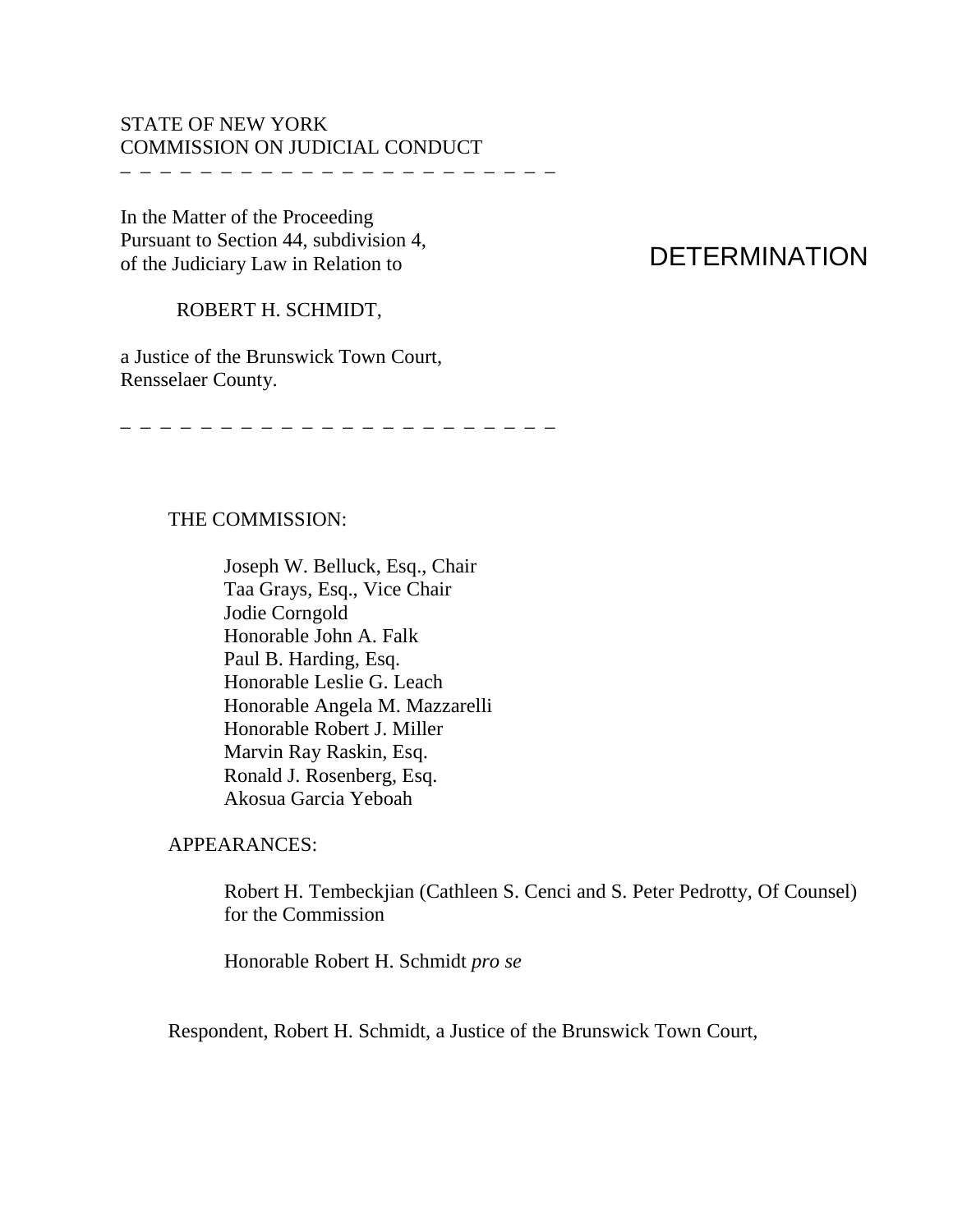Rensselaer County, was served with a Formal Written Complaint dated August 24, 2020, containing two charges. Respondent filed an Answer dated September 25, 2020. Charge I of the Formal Written Complaint alleged that beginning on August 10, 2019, and during the "Window Period"[1](#page-1-0) of his 2019 campaign for election to the Brunswick Town Court, respondent failed to maintain the dignity appropriate to judicial office, failed to act in a manner consistent with the impartiality, integrity and independence of the judiciary and engaged in inappropriate political activity, in that he posted items to his personal Facebook page, which were visible to the public, that: made disrespectful and undignified comments about laws he would be sworn to uphold as a sitting judge, propounded conspiracy theories, and endorsed a candidate for the Brunswick Town Council. Charge II of the Formal Written Complaint alleged that from January 4, 2020 to April 23, 2020, while a sitting judge, respondent posted items to his personal Facebook page, which were visible to the public, that constituted prohibited public comments about pending or impending proceedings in his court and other courts within the United States and cast doubt on his ability to act impartially.

On October 20, 2020, the Administrator and respondent entered into an Agreed Statement of Facts pursuant to Section 44, subdivision 5, of the Judiciary Law, stipulating

÷,

<span id="page-1-0"></span><sup>&</sup>lt;sup>1</sup> "Window Period," as defined by the Rules of the Chief Administrator of the Courts at 22 NYCRR 100.0(Q), "denotes a period beginning nine months before a primary election, judicial nominating convention, party caucus or other party meeting for nominating candidates for the elective judicial office for which a judge or non-judge is an announced candidate, or for which a committee or other organization has publicly solicited or supported the judge's or non-judge's candidacy, and ending, if the judge or nonjudge is a candidate in the general election for that office, six months after the general election, or if he or she is not a candidate in the general election, six months after the date of the primary election, convention, caucus or meeting."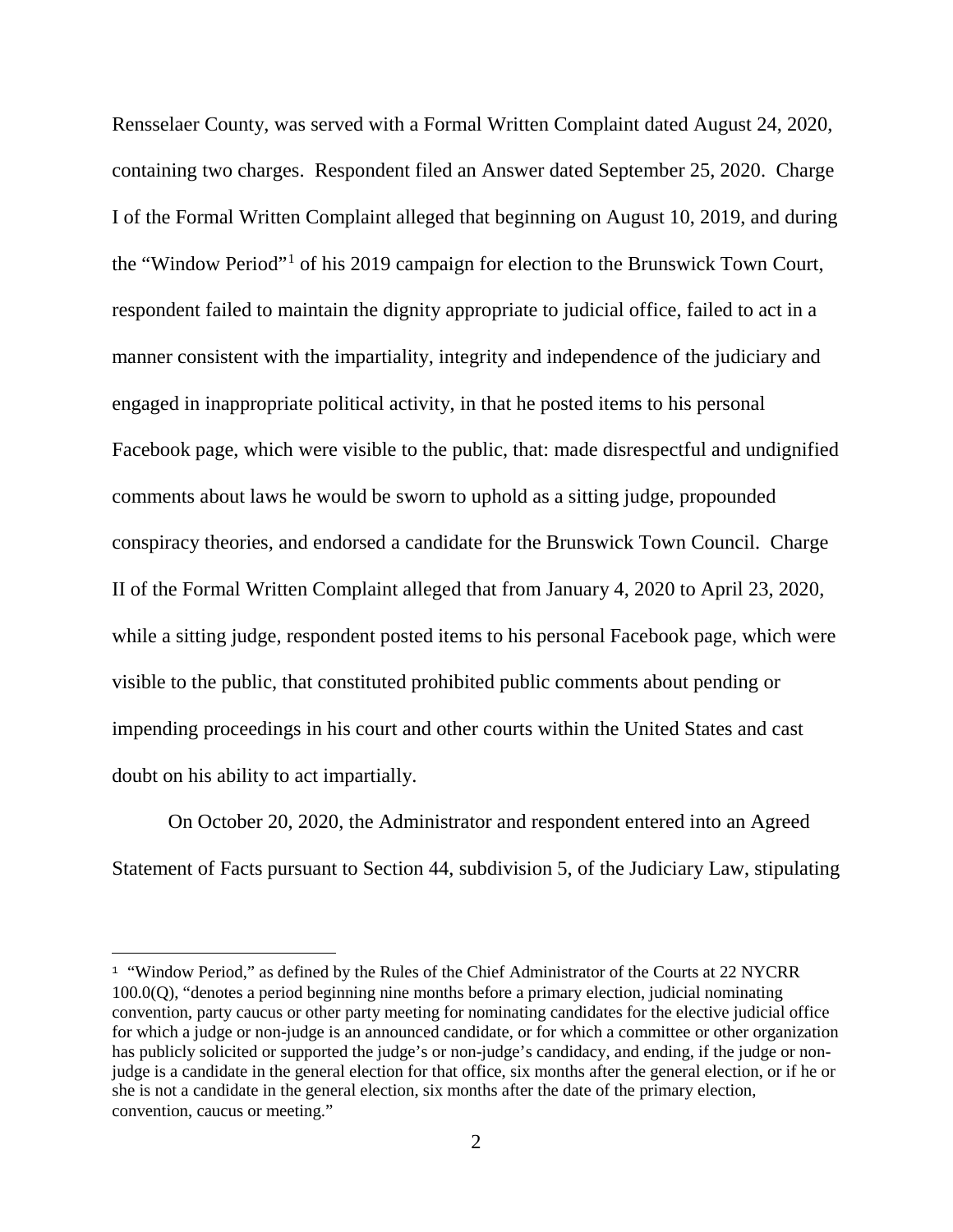that the Commission make its determination based upon the agreed facts, recommending that respondent be admonished and waiving further submissions and oral argument.

On October 29, 2020, the Commission accepted the Agreed Statement and made the following determination:

1. Respondent initially served as a Justice of the Brunswick Town Court, Rensselaer County, from January 1, 2000 to December 31, 2015. On January 1, 2020, after being out of office for several years, respondent began a new term as a Justice of the Brunswick Town Court. His current term expires on December 31, 2023. Respondent is not an attorney.

#### As to Charge I of the Formal Written Complaint

2. Facebook is an internet social networking website and platform that *inter alia*  allows users to post and share content on their own Facebook pages as well as on the Facebook pages of other users and on Facebook groups. Facebook users are responsible for managing the privacy settings associated with their accounts. At the option of the account holder, the content of one's Facebook account may be viewable online by the public or restricted to one's Facebook "Friends."

3. At all times relevant to this Charge, respondent maintained a Facebook account under the name "Bob Schmidt."

4. In March 2019, respondent announced his candidacy for election to the Brunswick Town Court. On April 1, 2019, respondent secured the nomination of the Republican Party.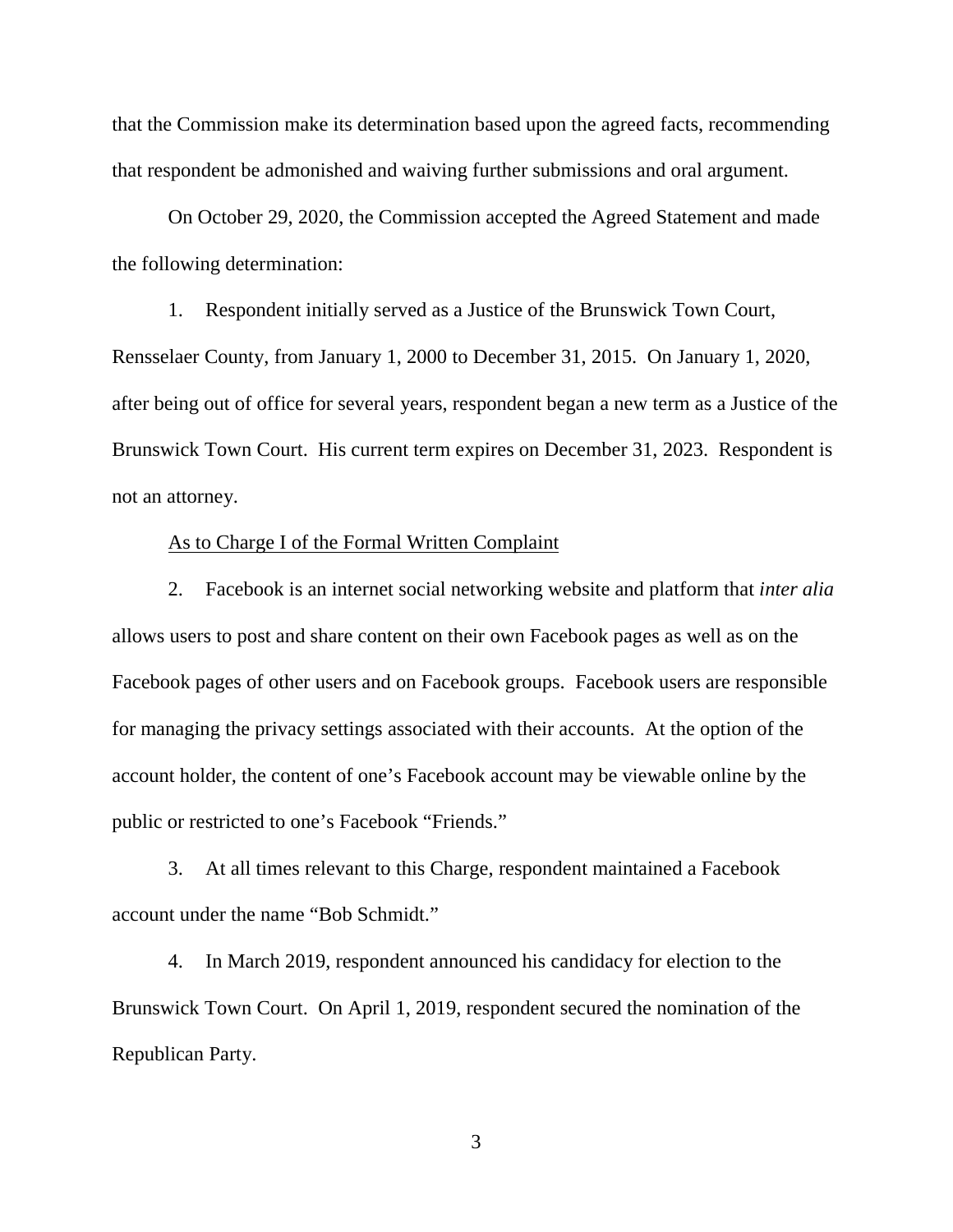5. On August 10, 2019, respondent posted to his Facebook page a meme that implied that former President Bill Clinton had killed Jeffrey Epstein. Copies of screenshots of this post are appended as Exhibit A to the Agreed Statement of Facts.

6. On August 16, 2019, respondent posted to his Facebook page a link to the Facebook page for the campaign of Brunswick Town Council candidate Mark Cipperly. Respondent "liked" a comment to the post by another Facebook user that read, "Cip is a good man." Copies of screenshots of this post are appended as Exhibit B to the Agreed Statement of Facts.

7. On August 27, 2019, respondent posted to his Facebook page a meme depicting a witch trial hanging that read, "JUST A REMINDER…SALEM, MASSACHUSETTS HAD 'RED FLAG' LAWS, TOO." A copy of a screenshot of this post is appended as Exhibit C to the Agreed Statement of Facts.

8. On August 31, 2019, respondent posted to his Facebook page a meme that read, in part, "WHAT DOES THE SHEEP SAY? WE NEED COMMON SENSE GUN CONTROL." Copies of screenshots of this post are appended as Exhibit D to the Agreed Statement of Facts.

9. On August 31, 2019, respondent posted to his Facebook page a meme that displayed a photograph of a Nazi book burning with the text, "BOOK BURNINGS DON'T JUST LOOK LIKE THIS," above a second image showing a social media platform warning that posts in violation of the platforms' guidelines will be removed, with the text, "THEY ALSO LOOK LIKE THIS." Copies of screenshots of this post are appended as Exhibit E to the Agreed Statement of Facts.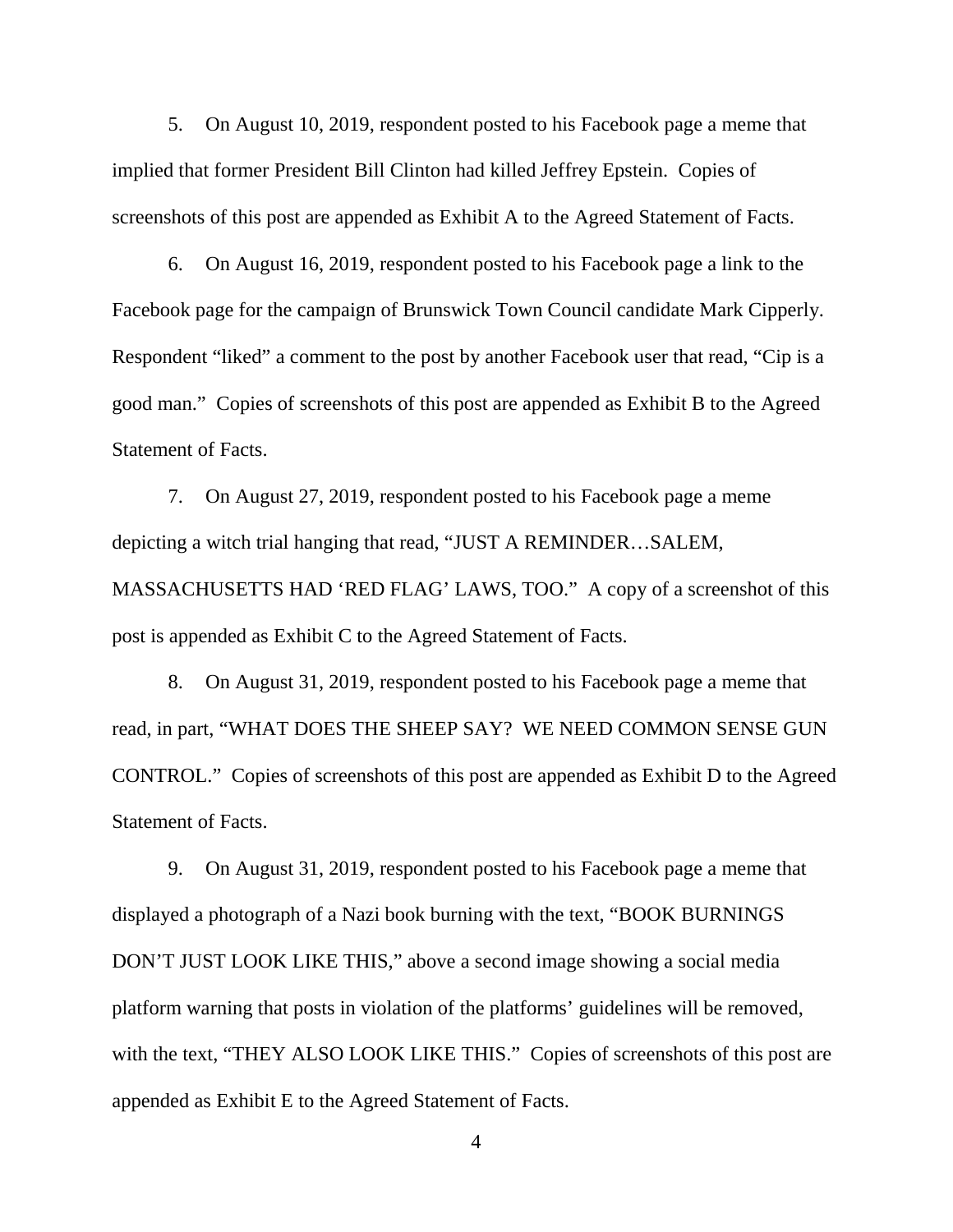10. All of the above-described posts were viewable by the public and remained viewable until April 23, 2020, when respondent removed the posts after receiving a letter from the Commission regarding their propriety.

#### As to Charge II of the Formal Written Complaint

11. At all times relevant to this Charge, respondent maintained a Facebook account under the name "Bob Schmidt." The biographical information on respondent's Facebook page listed one of his occupations as "Judge – March 15, 1999 to Present – Brunswick, New York" and "Local Criminal Court Judge." A copy of a screenshot of respondent's Facebook page identifying him as a judge is appended as Exhibit F to the Agreed Statement of Facts.

12. Respondent was elected to the position of Brunswick Town Justice in the November 2019 election and took office on January 1, 2020.

13. On January 4, 2020, respondent posted to his Facebook page a statement in which he announced he had performed the first nighttime arraignment of his new judicial term and wrote, "Feel like a judge again." Another Facebook user commented on respondent's post and asked if the defendant had been released before the judge got "back in bed," to which respondent replied, "of course. This is NY 2020." Copies of screenshots of this post are appended as Exhibit G to the Agreed Statement of Facts.

14. On January 30, 2020, respondent posted to his Facebook page a link to a *New York Post* article entitled, "Fatal DWI suspect bragged about bail reform: 'I'll be out tomorrow.'" Respondent wrote above the post, "Sign of the time," and another Facebook user commented, "I predict vigilante mentality will soon return." The article reported on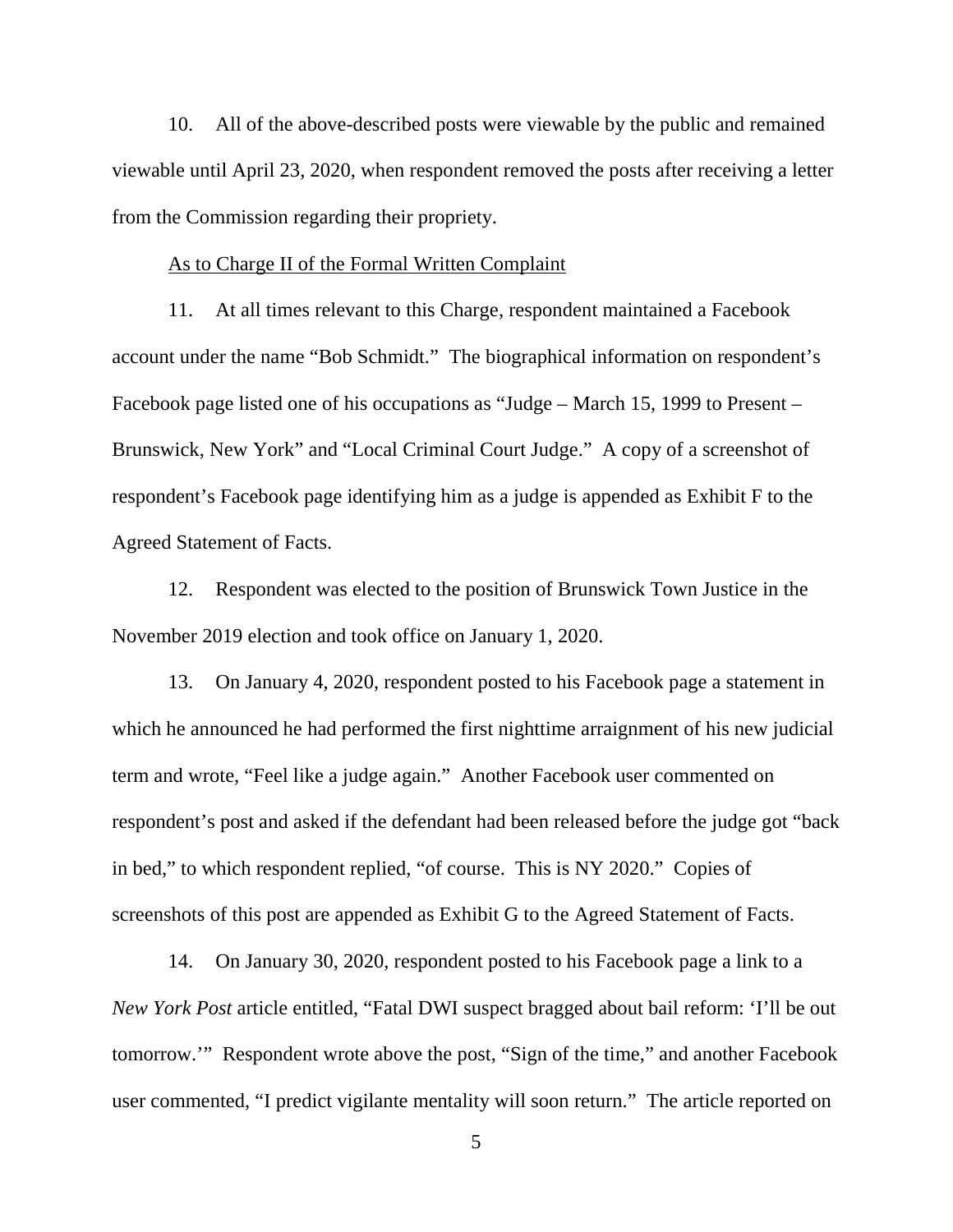the pending Suffolk County Court case of *People v. Jordan Randolph*, in which the defendant had been indicted for vehicular manslaughter and other charges. A copy of a screenshot of this post and a copy of the article are appended as Exhibit H to the Agreed Statement of Facts.

15. On February 2, 2020, respondent posted to his Facebook page a link to a *New York Post* article entitled, "Suspect in brutal mugging of elderly woman caught on video released under new bail law." The linked article reported on the pending case of *People v. Dana White*, in which the defendant had been charged with robbery. Another Facebook user commented on respondent's post, "Is this true?, [*sic*] disgusting!" A copy of a screenshot of this post and a copy of the article are appended as Exhibit I to the Agreed Statement of Facts.

16. All of the above-described posts were viewable by the public and remained viewable until April 23, 2020, when respondent removed the posts after receiving a letter from the Commission regarding their propriety.

#### Additional Factors

17. Respondent has been cooperative and contrite with the Commission throughout this inquiry. In addition to promptly removing all Facebook posts after receiving the Commission's letter regarding their propriety, respondent expressed remorse for his actions in both his initial response to the Commission's inquiry and in his Answer to the Formal Written Complaint. In the latter, respondent wrote, "I cringe as I review the [posts] presented and have no explanation as to why I felt that it would be appropriate to put them on my Facebook page as a candidate for judicial office."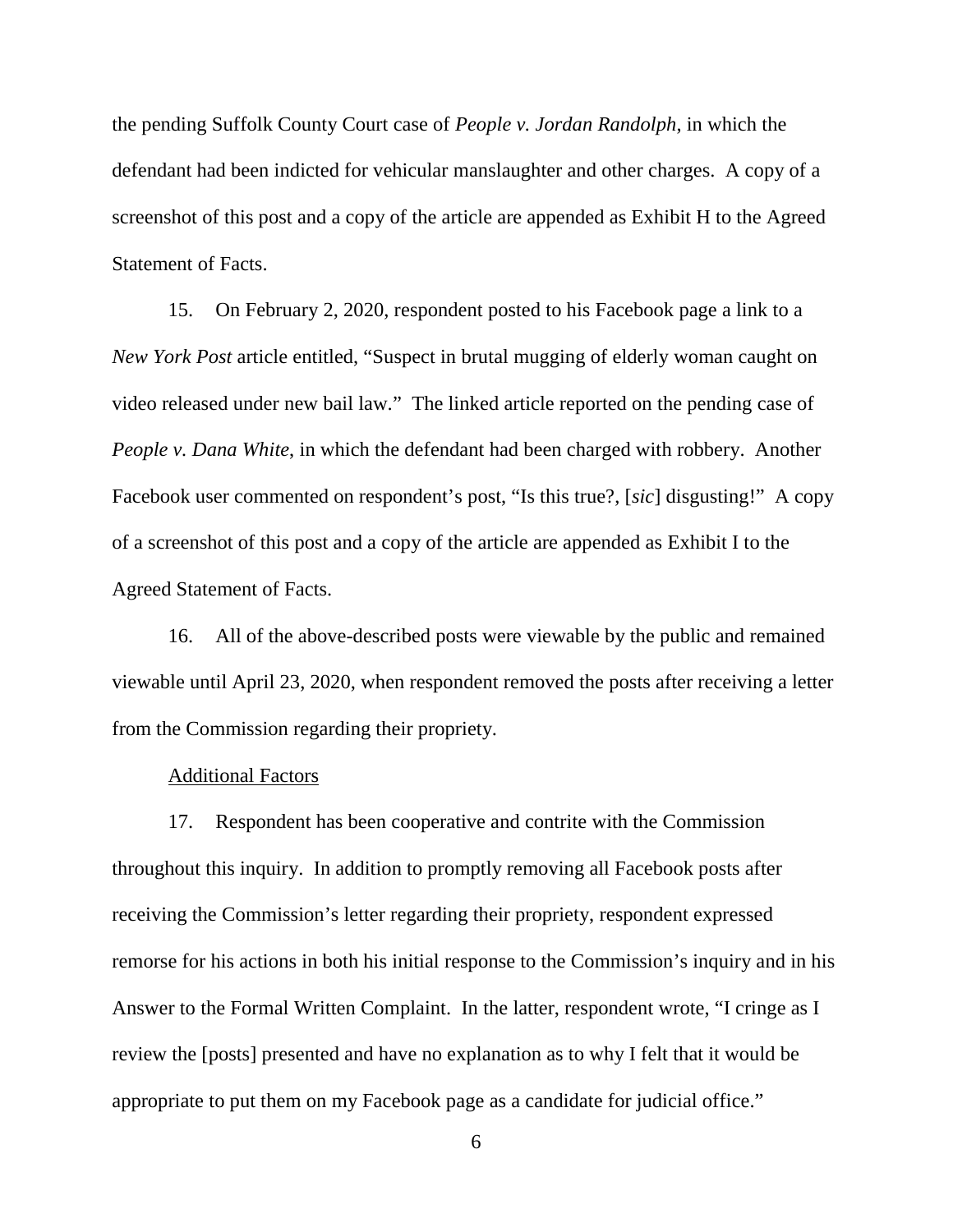Respondent further acknowledged that, though the posts were not reflective of him as a town justice, his conduct was nevertheless "beneath anyone who is privileged to wear a robe and is trusted with representing our judicial system to the public."

18. Respondent commits to being more circumspect in his use of social media in the future and to ensure that none of his postings convey the appearance of impropriety, comment upon pending or impending proceedings, propound conspiracy theories, endorse other candidates for public office or detract from the dignity and impartiality of the judiciary.

Upon the foregoing findings of fact, the Commission concludes as a matter of law that respondent violated Sections 100.1, 100.2(A), 100.3(B)(8), 100.5(A)(1)(c), 100.5(A)(1)(e), and 100.5(A)(4)(a) of the Rules Governing Judicial Conduct ("Rules") and should be disciplined for cause pursuant to Article 6, Section 22, subdivision (a) of the Constitution and Section 44, subdivision 1 of the Judiciary Law. Charges I and II of the Formal Written Complaint are sustained and respondent's misconduct is established.

Every judge is obligated to "act at all times in a manner that promotes public confidence in the integrity and impartiality of the judiciary." (Rules, §100.2(A)) Section 100.5(A)(4)(a) of the Rules provides that judicial candidates "shall maintain the dignity appropriate to judicial office and act in a manner consistent with the impartiality, integrity and independence of the judiciary. . ." *See*, *Matter of Michels*, 2012 NYSCJC Annual Report 130, 136 ("Judicial candidates are held to higher standards of conduct than candidates for non-judicial office, and the campaign activities of judicial candidates are significantly circumscribed in order to maintain public confidence in the integrity and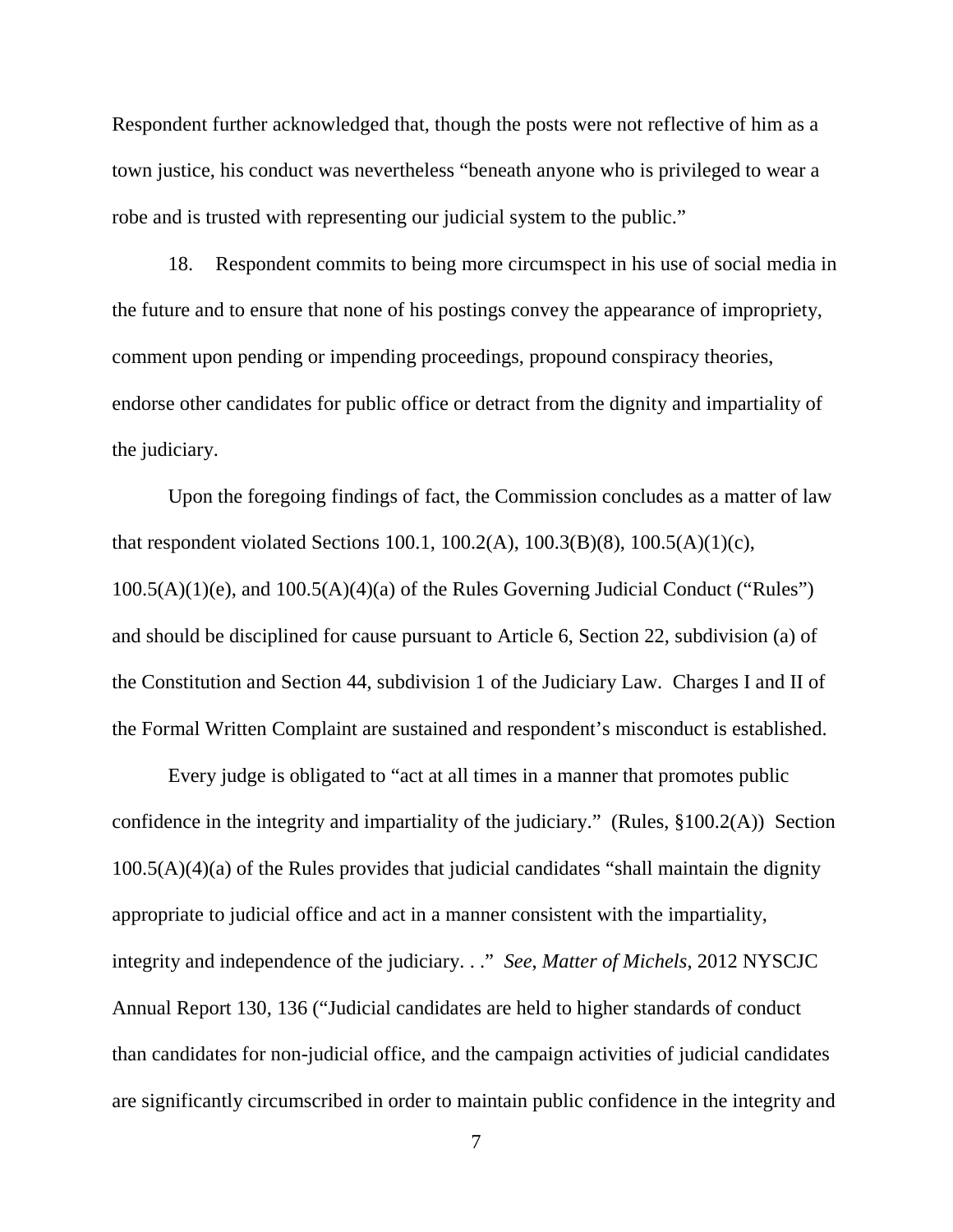impartiality of the judicial system.") Candidates for judicial office are also required to refrain from engaging in political activity (other than in connection with his or her own campaign) including "engaging in any partisan political activity" and "publicly endorsing or publicly opposing (other than by running against) another candidate for public office." Sections 100.5(A)(1)(c) and (e) of the Rules; *Matter of Rumenapp*, 2017 NYSCJC Annual Report 192; *Matter of King, Sr.*, 2008 NYSCJC Annual Report 145.

Respondent acknowledged that, while a candidate for judicial office, he violated these Rules when he made Facebook posts and links which contained various undignified and disrespectful statements including regarding laws that he would be required to uphold as a judge. Respondent also improperly endorsed a candidate for Brunswick Town Council. By his conduct, respondent undermined public confidence in the integrity and impartiality of the judiciary.

It is well-settled that judges are strictly prohibited from commenting on any pending cases. Section 100.3(B)(8) of the Rules provides that "[a] judge shall not make any public comment about a pending or impending proceeding in any court within the United States or its territories." As the Rule makes clear, this prohibition is not limited to cases in the judge's own court. The Commission has held "this ethical prohibition 'is clear and unequivocal,' and, consequently, '[i]t is wrong for a judge 'to make any public comment, no matter how minor, to a newspaper reporter or to anyone else, about a case pending before him.'" *Matter of Piampiano*, 2018 NYSCJC Annual Report 208, 219 (citations omitted). Respondent admittedly violated this Rule and undermined confidence in the impartiality and independence of the judiciary when he commented on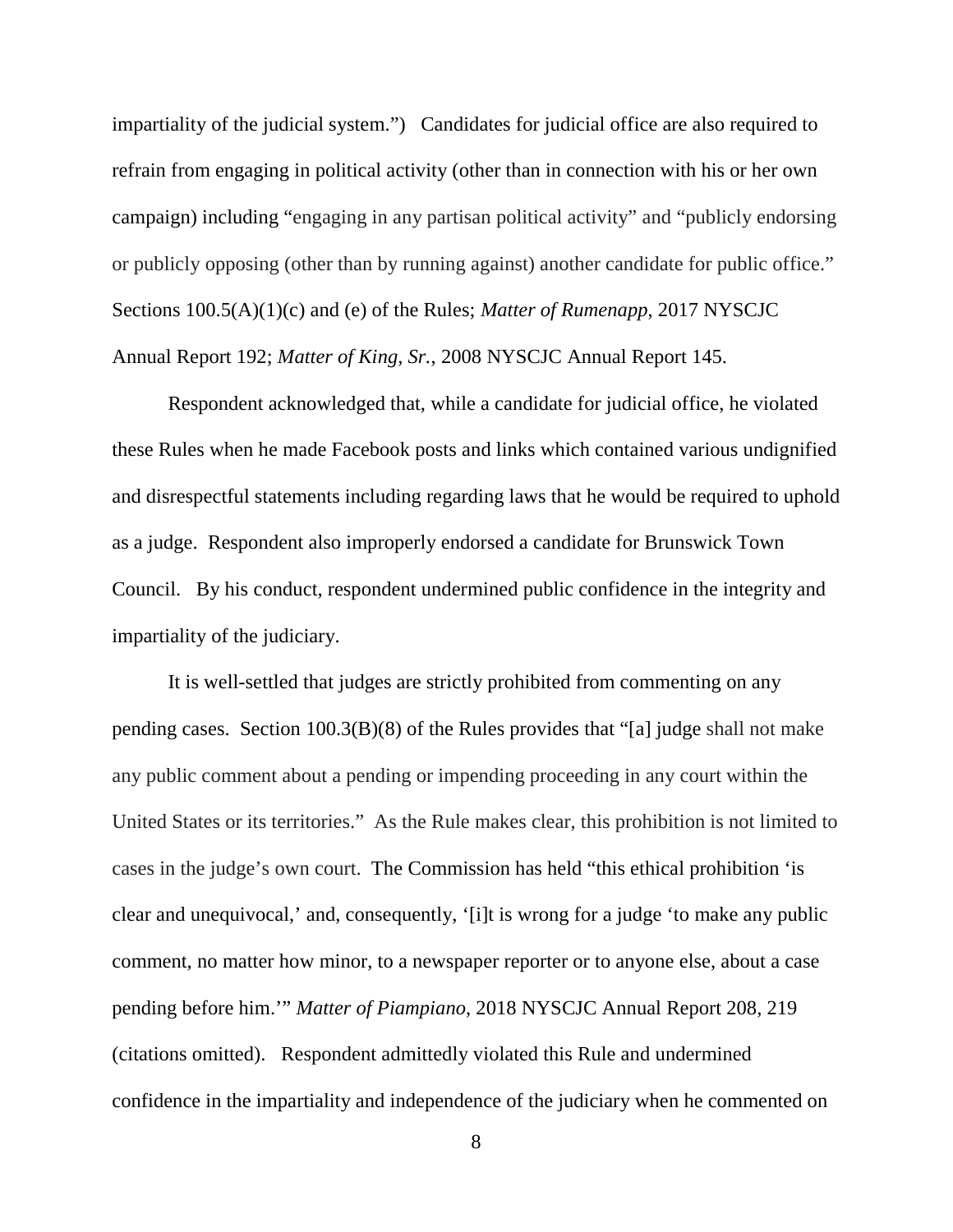Facebook regarding an arraignment he had conducted and the release of the defendant in that matter and when he provided links to articles which were critical of bail decisions in other cases and commented on one of those cases.

In the past, including in its 2019 Annual Report, the Commission has cautioned

that judges must be particularly circumspect in the use of social media. In *Matter of* 

*Whitmarsh*, 2017 NYSCJC Annual Report 266, 274-275, the Commission wrote,

We also take this opportunity to remind judges that the Rules Governing Judicial Conduct apply in cyberspace as well as to more traditional forms of communications and that in using technology, every judge must consider how such activity may impact the judge's ethical responsibilities. . . .

The Advisory Committee on Judicial Ethics has cautioned judges about the public nature and potential perils of social networks and has advised that judges who use such forums must exercise "an appropriate level of prudence, discretion and decorum" so as to ensure that their conduct is consistent with their ethical responsibilities (Adv Op 08-176).

In accepting the jointly recommended sanction of admonition, we have taken into consideration that respondent has no prior discipline, he has admitted that his conduct warrants public discipline, and that he has committed to being more circumspect in his use of social media. We expect that respondent has learned from this experience and in the future will act in full compliance with all the Rules Governing Judicial Conduct.

By reason of the foregoing, the Commission determines that the appropriate disposition is admonition.

Mr. Belluck, Ms. Grays, Ms. Corngold, Judge Falk, Mr. Harding, Judge Leach, Judge Mazzarelli, Judge Miller, Mr. Raskin, Mr. Rosenberg, and Ms. Yeboah concur.